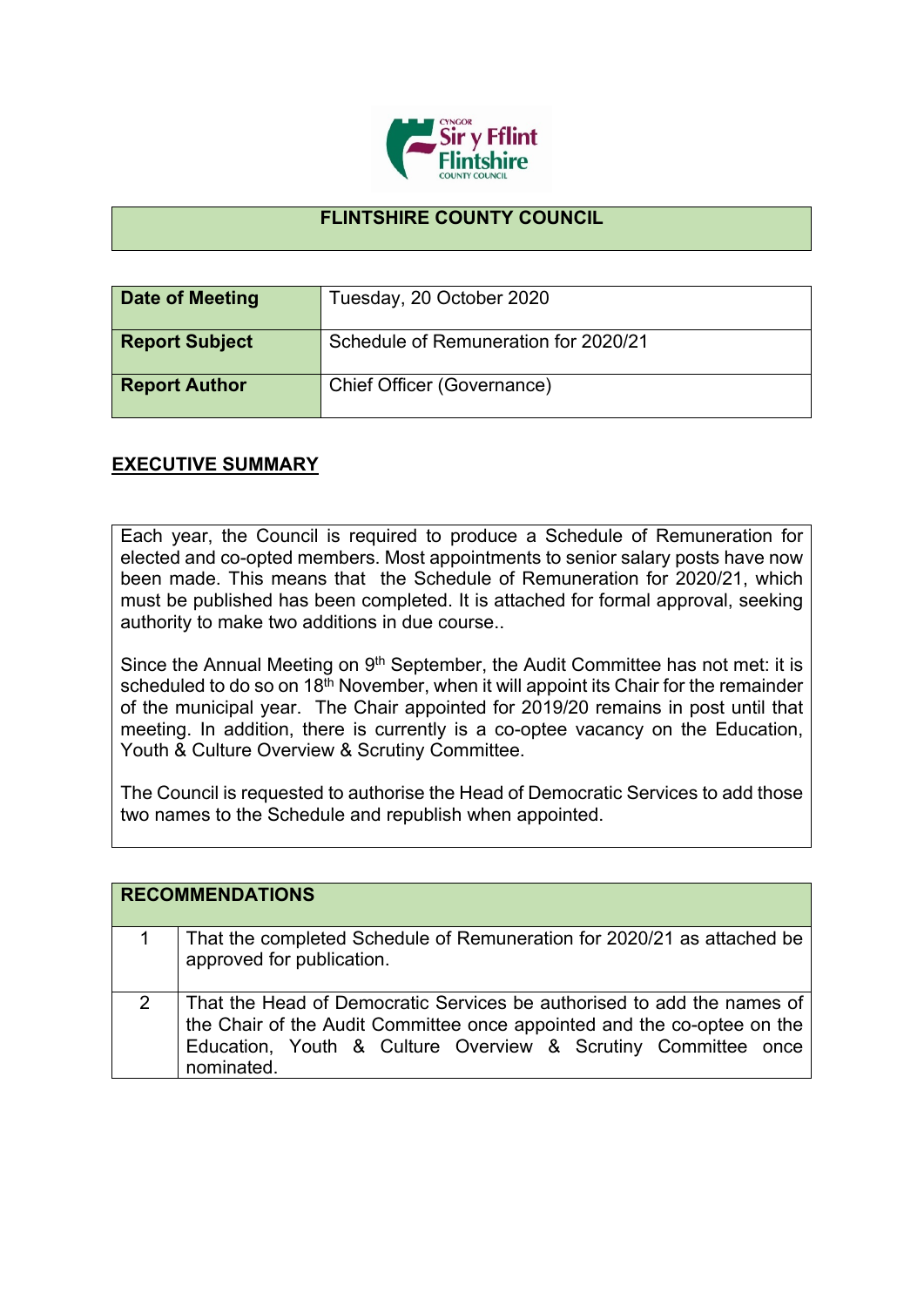## **REPORT DETAILS**

| 1.00 | <b>EXPLAINING THE SCHEDULE OF REMUNERATION</b>                                                                                                                                                                                                                                                                                                                                                                                                                                                                                                                                            |
|------|-------------------------------------------------------------------------------------------------------------------------------------------------------------------------------------------------------------------------------------------------------------------------------------------------------------------------------------------------------------------------------------------------------------------------------------------------------------------------------------------------------------------------------------------------------------------------------------------|
| 1.01 | Council must publish the payments it will make during the municipal year<br>20/21 in a schedule of remuneration. That schedule is attached at Appendix<br>1. Ordinarily this must be completed no later than 31 <sup>st</sup> July but was delayed<br>this year due to the postponement of the Annual Meeting.                                                                                                                                                                                                                                                                            |
| 1.02 | The Independent Remuneration Panel for Wales (IRPW) have been<br>informed that the Annual Meeting, after which appointments would be<br>confirmed, had been delayed until 9th September. The Schedule will be sent<br>to IRPW following this meeting.                                                                                                                                                                                                                                                                                                                                     |
| 1.03 | Most appointments (see later) have been made to positions that attract a<br>senior salary. Since the Annual Meeting on 9th September, the Audit<br>Committee has not met. It is scheduled to do so on 18 <sup>th</sup> November, when it<br>will appoint its Chair for the remainder of the municipal year. The Chair<br>appointed for 2019/20 remains in post until that meeting and thus is shown<br>on the Schedule. Authority is sought for the Head of Democratic Services to<br>include the name of the Chair for 2020/21 once appointed. The schedule<br>will then be republished. |
| 1.04 | There is still a vacancy for a parent governor co-optee on the Education &<br>Youth Overview & Scrutiny Committee. If a parent governor is elected to fill<br>the vacancy, the schedule will need to be amended. Therefore, authority is<br>sought for the Head of Democratic Services to make such a change and<br>republish.                                                                                                                                                                                                                                                            |
| 2.00 | <b>RESOURCE IMPLICATIONS</b>                                                                                                                                                                                                                                                                                                                                                                                                                                                                                                                                                              |
| 2.01 | The amounts paid to Members in salaries have been budgeted for on the<br>basis of the proposals in the IRPW report which was published in<br>February 2020.                                                                                                                                                                                                                                                                                                                                                                                                                               |

| 3.00               | <b>CONSULTATIONS REQUIRED / CARRIED OUT</b>                                                                       |
|--------------------|-------------------------------------------------------------------------------------------------------------------|
| $\vert 3.01 \vert$ | The Constitution & Democratic Services Committee was consulted on the<br>draft IRPW reports at previous meetings. |

| 4.00 | <b>RISK MANAGEMENT</b>                                                                   |
|------|------------------------------------------------------------------------------------------|
| 4.01 | No risk management issues have been identified during the preparation of<br>this report. |

| 5.00 | <b>APPENDICES</b>                       |
|------|-----------------------------------------|
| 5.01 | Schedule of Member Payments for 2020/21 |